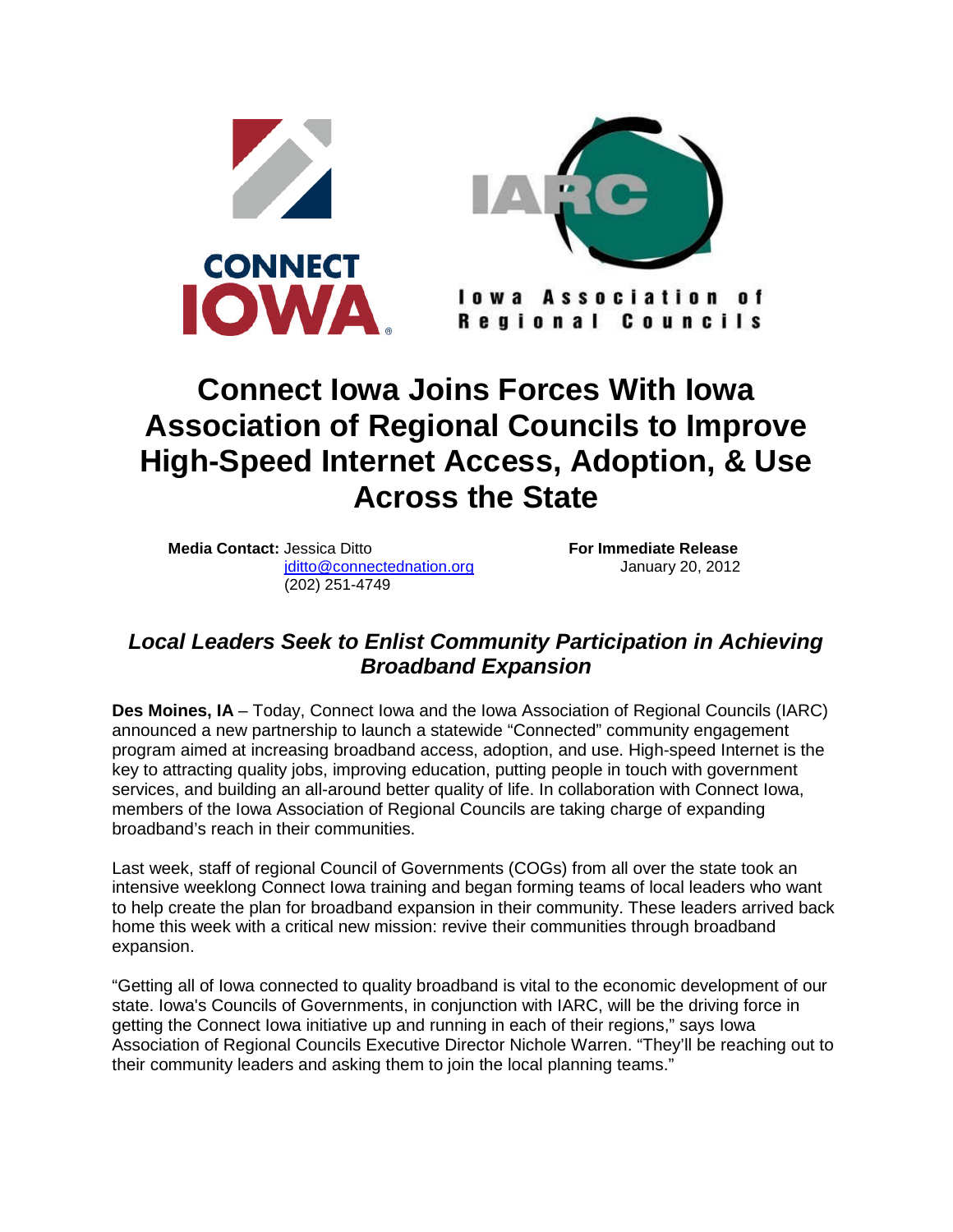Last week, Connect Iowa [announced](http://www.connectiowa.org/recent-news/connect-iowa-iowa-economic-development-authority-launch-new-advisory-committee-broadband) the formation of a new broadband advisory committee that will help quide and oversee this new initiative.

"We are thrilled to be joining forces with IARC to begin working in the local communities," says Connect Iowa Program Manager Amy Kuhlers. "Change happens at the local level and by drawing in our relationships with the providers and local leaders and combining that with the intelligence we've gathered through our maps and research, we can identify solutions that best fit the community."

Connected is a community-based initiative to accelerate broadband access, adoption, and use. The certification process benefits communities through a process of assessment, benchmarking, and planning by helping participants identify their community's technological strengths and weaknesses and helping community partners match up with local opportunities.

"Connect Iowa's Connected community program is an amazing opportunity for towns and regions across the state to assess their broadband needs and find real solutions," says Kuhlers. "The aim is to put the tools in the hands of the community, help them do a detailed assessment of what the true local needs are, and then construct an informed plan to get the community connected in the most efficient way possible. It could be updating a school's network or getting access to an unserved community, but the best part is that each plan will be custom-tailored to each region's own specific needs and landscape."

Anyone with an interest in bringing better broadband to local homes and businesses is encouraged to join in the community planning effort. For more information on how to get involved, please contact Kuhlers at [akuhlers@connectiowa.org](mailto:akuhlers@connectiowa.org) or 515-421-2561.

Local COG leaders are listed below.

# # #

**About Connect Iowa:** Connect Iowa is a subsidiary of Connected Nation and operates as a nonprofit in the state of Iowa to promote broadband access, adoption, and use. The Iowa Economic Development Authority (IEDA) is leading the initiative to increase broadband Internet access throughout rural Iowa. Connect Iowa was commissioned by the state to work with all broadband providers in Iowa to create detailed maps of broadband coverage and develop a statewide plan for the deployment and adoption of broadband. For more information visit: [www.connectiowa.org](http://www.connectiowa.org/).

Follow **Connect Iowa** on **[Facebook](http://www.facebook.com/pages/Connect-Iowa/170934096275409)** and **[Twitter](https://twitter.com/#!/connectiowa)**.